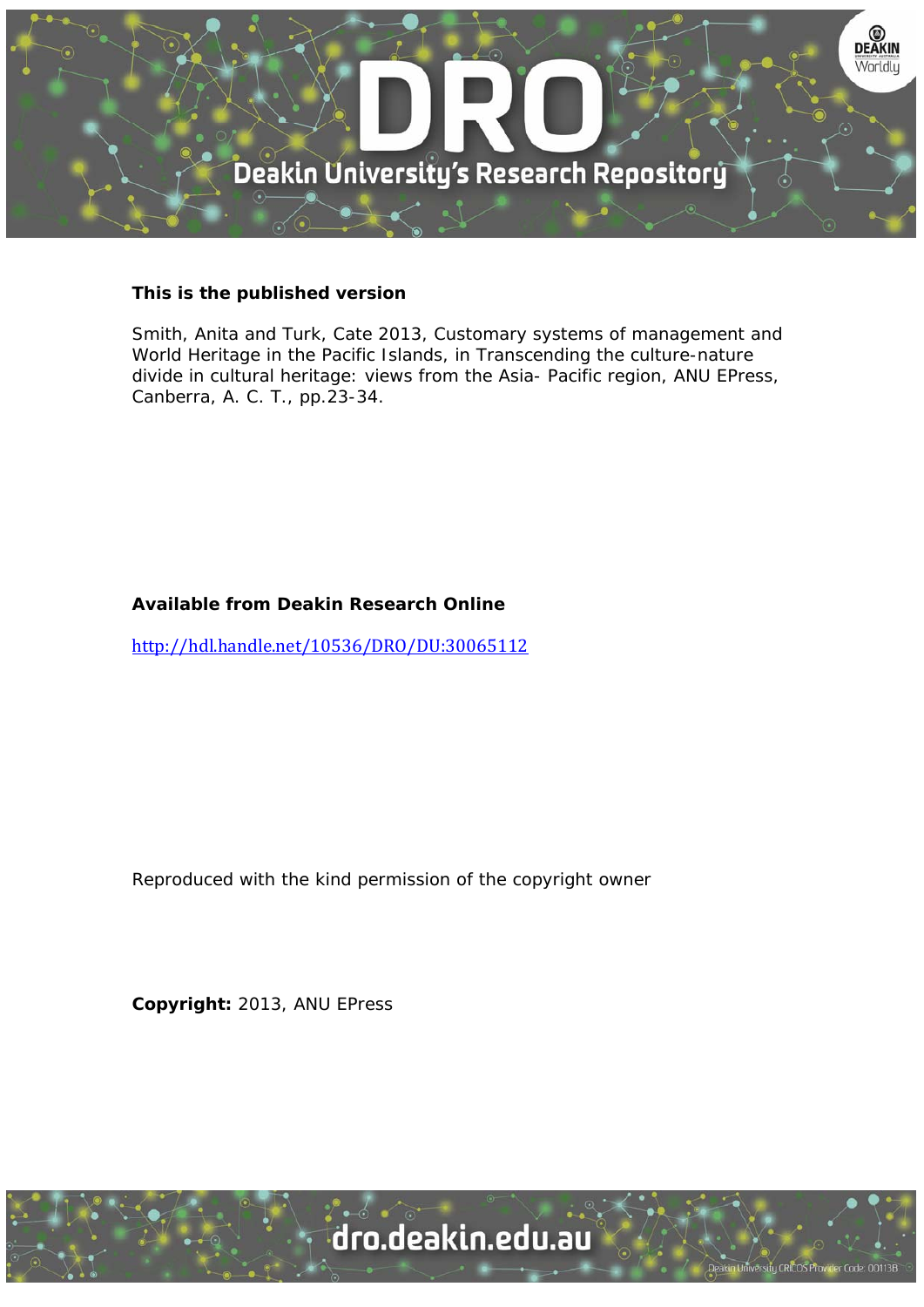# **2**

## **Customary systems of management and World Heritage in the Pacific Islands**

Anita Smith, La Trobe University, Melbourne, Australia Cate Turk, Universität Erlangen-Nürnberg, Erlangen, Germany

'My observation … of the often bewildering scene of contested conservation initiatives for the Marovo Lagoon has enabled me to watch how major international environmentalist organizations have risen and then fallen as their simplistic concept of community proved soundly incompatible with the Marovo people's time honoured ways of organising themselves.' (Hviding 2006:83)

### **Introduction**

In recent decades local communities have been increasingly engaged in protecting heritage sites through the development of new models of conservation practice, such as co-management, joint management and community management. Our interest in heritage conservation in the Pacific leads us to examine a related form of management arrangement, customary management. In this paper we examine how systems of customary land tenure prevalent throughout the region require a method for establishing and managing heritage fundamentally different to that employed in the Yellowstone model of state-managed protected areas, or the co-management of Indigenous landscapes such as that of Uluru-Kata Tjuta in Australia. We suggest a fine distinction between customary systems *of* management and customary systems used *in* management; and consider the implications customary land tenure has for governance in heritage management; the definition of heritage values; and the need for sustainable livelihoods.

Our discussion is centred around customary management and the uptake of the UNESCO World Heritage Convention in the Pacific region. Although the Pacific Islands continue to be the least represented geo-cultural region on the World Heritage List, the island communities and governments have made a substantial contribution to the World Heritage process, in expanding the understanding of heritage and through their insistence on the recognition of community and culture as central to all World Heritage initiatives (Smith in press). By examining how this international instrument intersects with local practices that protect places of significance, we highlight the struggles between different ways of conceiving conservation, tensions between local and global conservation agendas as well as the common ground where interests coincide.

#### **World Heritage and Pacific Island states**

Since the mid 1990s the World Heritage Committee has actively sought to increase the representation of the Pacific Islands on the World Heritage List (Smith in press). In a landmark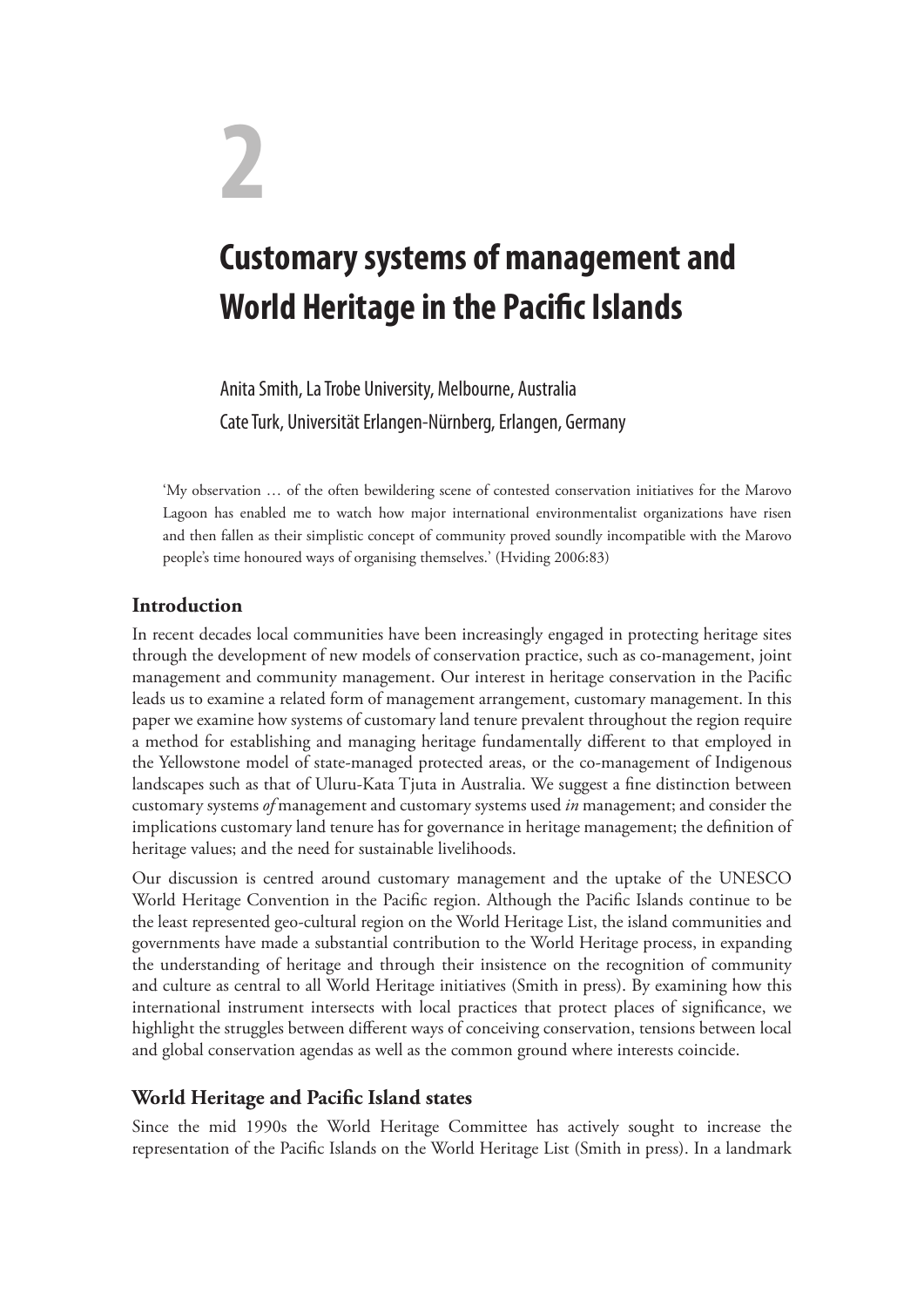decision the Committee inscribed East Rennell Island, in the Solomon Islands, on the World Heritage List in 1998. East Rennell being the first site inscribed in an independent Pacific Island nation and the first site anywhere to be inscribed on natural values under customary ownership and protection (UNESCO 1999; see also Smith 2011). Not until 2008 were there further successful nominations in the Pacific Island states, being the cultural properties of Chief Roi Mata's Domain in Vanuatu and Kuk Early Agricultural Site in Papua New Guinea, followed in 2010 by the inscription of Bikini Atoll in the Republic of the Marshall Islands as a cultural property and the Phoenix Islands Protected Area in Kiribati, a natural property.

The World Heritage system poses a number of challenges for the Pacific Island states. In these developing nations, human, financial and technical resources are very limited, and heritage conservation is a low priority for governments. Most importantly in the context of this paper, the rights of customary land owners are enshrined in the constitutions of many Pacific Islands states, creating tensions in the development of national legislation to protect World Heritage properties (in compliance with the state party's obligations under the World Heritage Convention Representatives of Pacific Island states have argued that the World Heritage Committee must recognise not only these challenges but also the unique character of the region's heritage that is reflected in the inseparable relationship between Pacific Island people and their environments) (Smith and Jones 2007; te Heuheu *et al.* 2012). A statement to the Committee in 2007, known as the 'Pacific Appeal', identifies key elements that underpin this heritage including the region having amongst the highest proportions of people living within traditional governance systems and land and sea remaining under traditional management of any region of the world:

Protection of our heritage must be based on respect for and understanding and maintenance of the traditional cultural practices, Indigenous knowledge and systems of land and sea tenure in the Pacific. (UNESCO 2007a)

These recommendations have been taken forward in various ways, affecting not only the Pacific but how World Heritage conservation is practiced more generally. In particular, community participation in all stages of implementation of the Convention was championed by Aotearoa/ New Zealand during their term as Chair of the World Heritage Committee in 2007 in which they represented interests of the Pacific Island region. Under the leadership of Tumu Te Heuheu, paramount chief of Ngati Tuwharetoa, Aotearoa/New Zealand successfully proposed the addition of a fifth 'C' for Community to the four strategic objectives of the World Heritage Committee – Credibility, Conservation, Capacity-building and Communication – that frame planning and funding of World Heritage programs (UNESCO 2007b).

#### **Customary systems in management**

The elevation of 'community' as a strategic objective of World Heritage Committee stands alongside efforts to incorporate community, and cultural aspects more broadly, in other international conservation programs. Several programs focussed on conservation of natural heritage have worked to incorporate cultural aspects: as values to be managed (e.g. sacred aspects of 'natural' sites); as ways of managing (drawing upon traditional ecological knowledge); and as ways of engaging community (e.g. community conserved areas). There is an increasing bank of resources that describe best practice management in this regard including: *Indigenous and Traditional Peoples and Protected Areas - Principles, Guidelines and Case studies* (Beltrán *et al.* 2000); *Indigenous and Local Communities and Protected Areas: Towards Equity and Enhanced Conservation* (Borrini-Feyerabend *et al.* 2004) or *Indigenous Peoples and Community Conserved Areas(ICCAs) - Guidelines towards appropriate recognition and support* (IUCN 2008); *Guidelines for the protection of Sacred Natural Sites – Guidelines for Protected area Managers* (Wild and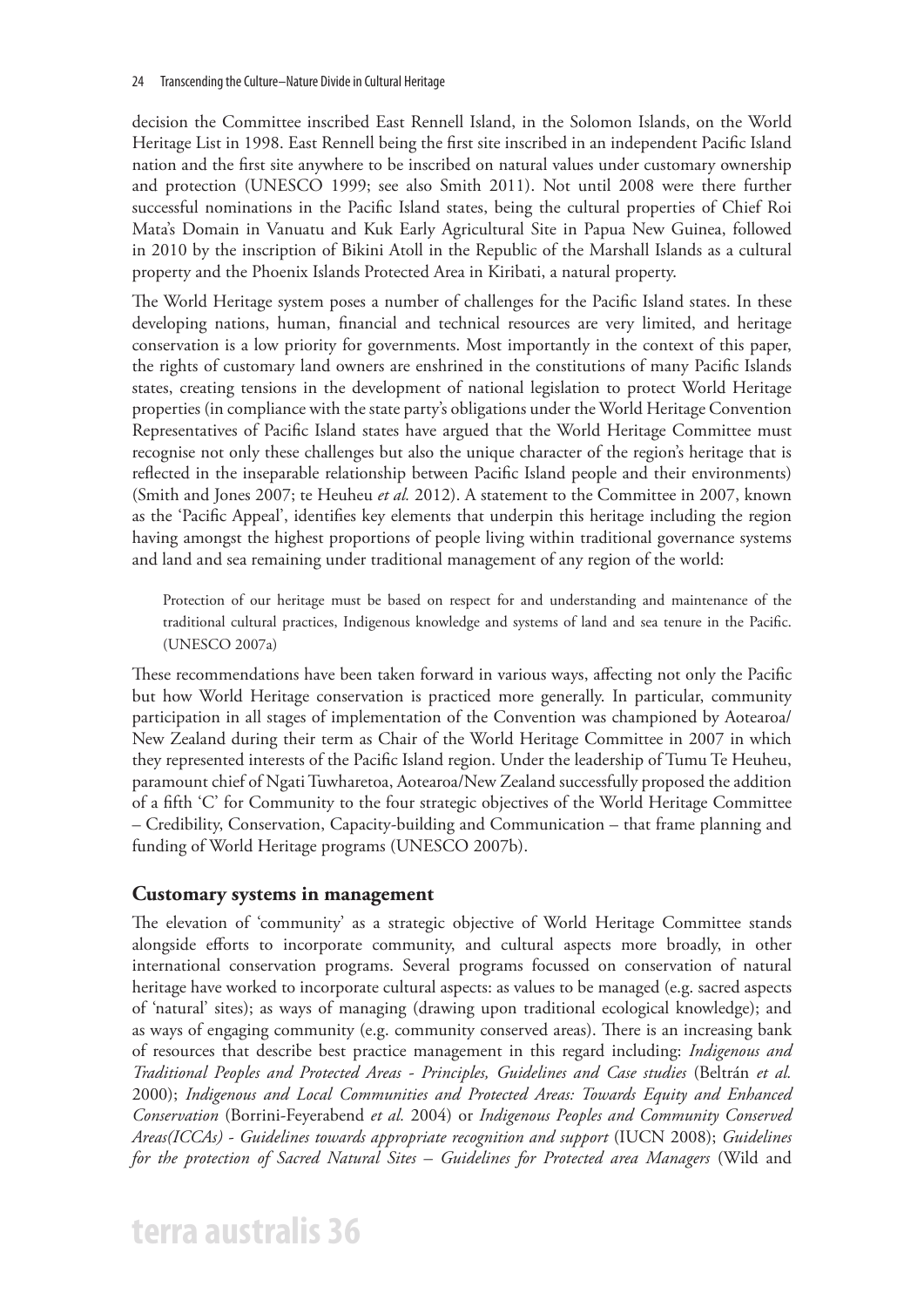McLeod 2008); and *Integrated Conservation-Development Project methodologies* (ICDPs) (see West and Brockington 2006; and Clark, Bolt and Campbell 2008, for recent discussions of these). Changing institutional practices relate not only to state-managed protected areas, but affect the way NGOs go about their in-country activities (see Hails 2007 for a discussion of community based conservation within World Wildlife Fund). These approaches are evolving as projects run their course and attract critical attention (see West and Brockington 2006 for a review of relevant critiques). A register of Indigenous and Community Conserved Areas currently being established by the World Conservation Monitoring Centre (see Corrigan and Granziera 2010) should enable a greater appreciation of the types and range of these initiatives.

This body of conservation literature offers useful tools for heritage managers including ways of doing conservation that are sensitive to community aspirations. These guidelines are not written to be politically correct, they draw on real cases to provide ways of working between different world-views, with the overall aim of improving conservation practices. It is worth emphasising however the hybrid nature of these initiatives. The fuzziness of the language sometimes obscures the outside involvement in these local projects: 'community'-based conservation projects are often the result of an internationally developed methodology when initiated through non-government and government aid programmes. For example, Govan *et al.* (2006:63) speak of locally managed marine areas in contrast to 'global approaches', thus localising what has been an initiative driven from outside.

Following his observation of conservation projects in Melanesia, Simon Foale notes:

 … conservation of the scientific, cultural, and other heritage values of coral reefs in these countries is and will continue to be inextricably bound up with aid programs and NGO projects, and therefore becomes the responsibility of a broad range of actors, requiring the synthesis of a broad range of intellectual disciplines. (Foale 2008:32)

It is the multiple interests bundled together that lead to what we identify these approaches as a 'customary systems *in* management' approach. Although these interests coalesce around a local community, very often the governance arrangements and the articulations of management are those fashioned by outside interests and expectations. Where locals have control and are comfortable operating within a Western management framework, the use of customary systems of decisionmaking and environmental knowledge in management can be a powerful combination. Lisa Palmer (2006) highlights an example of this in her discussion of natural resource management, where under 'nation to nation' agreements in Canada members of the Cree nation exercise the right to determine how timber is harvested on their lands.

Since 1994 (for cultural sites) and 1999 (for natural sites, following inscription of East Rennell Island)<sup>1</sup> the World Heritage Committee has afforded customary management of World Heritage properties the same status as management by government institutions:

All properties inscribed on the World Heritage List must have adequate long-term legislative, regulatory, institutional and/or traditional protection and management to ensure their safeguarding … States Parties should demonstrate adequate protection at the national, regional, municipal, and/or traditional level for the nominated property. (UNESCO 2011 Paragraph 97)

<sup>1</sup> Previous versions of the Operational Guidelines had required that sites nominated to the World Heritage List must have 'adequate legal protection and management mechanisms (cultural sites)' or 'adequate long-term legislative, regulatory or institutional protection (natural sites)'. Very early versions of the guidelines had requirements for legal protection but not for management. This was amended to 'adequate legal and/or traditional protection and management' in 1994 for cultural sites and in 1999 for natural sites.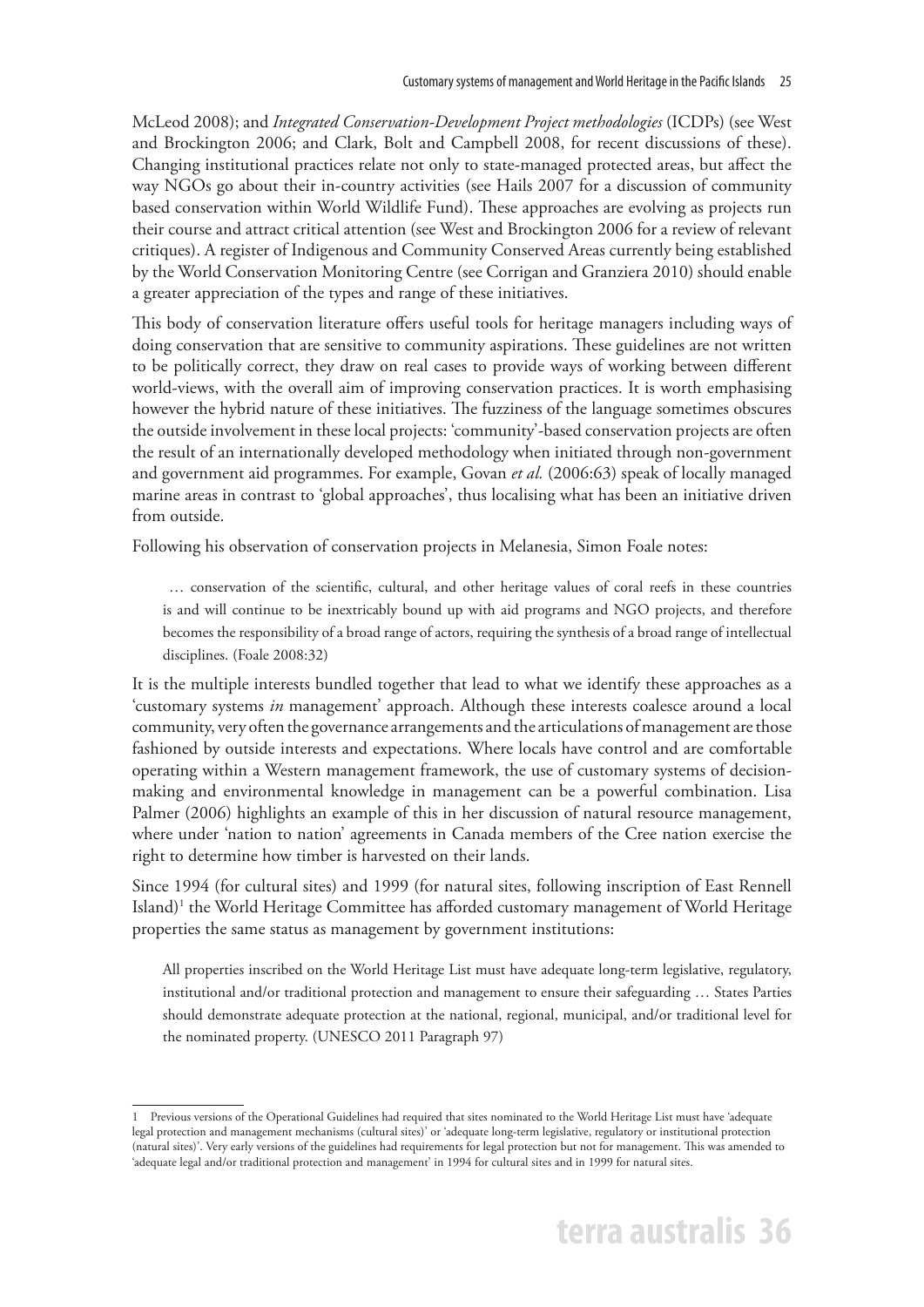When a site is nominated to the World Heritage List, the State Party is required to provide 'a clear explanation of the way this protection operates to protect the property' (UNESCO 2009, Paragraph 97). The Guidelines specify how various aspects of a site should be managed, but deliberately do not provide a concrete definition for traditional management, stating rather:

Management systems may vary according to different cultural perspectives … They may incorporate traditional practices, existing urban or regional planning instruments, and other planning control mechanisms, both formal and informal. (UNESCO 2011, Paragraph 110)

To date, only a handful of sites have been inscribed under customary management systems. For the most part these are systems of participatory management that include one or more local communities, such as examples of joint and co-management, in Uluru-Kata Tjuta and Kakadu National Parks in Australia, Traditional Owners are formally integrated within a park management system making decisions about conservation of their lands. In these cases a national park (with all the associated apparatus of government) was established prior to land being handed back to traditional custodians. Tongariro National Park, in Aotearoa/New Zealand provides a different case study, where *tangata whenua* ('the people of the land') made the case for establishing a national park from the outset. Protection of the sacred mountains of Tongariro was negotiated in the 1870s during colonisation, when the then Paramount chief 'gifted' his *tapu* lands to be *tapu* ('sacred and protected') under Queen Victoria. As one of the first *national* parks, following not long after Yellowstone, management is through national government administration, and the paramount chief (at present Sir Tumu te Heuheu) sits on the park board.

These examples highlight an important distinction between 'customary systems used *in*  management' and 'customary systems of management'. Customary systems with*in* a Western conservation management framework are continually negotiated but framed by outside agendas and concepts of conservation practice. 'Customary systems of management' mean living in landscapes, conserving important places and negotiating uses of resources through local customary practices. Integrating local customary systems within Western models of conservation may be an effective approach in many parts of the world, and especially for places where traditional owners are no longer resident and/or dependent on access to land and resources for their livelihoods. In the Pacific Islands, on the other hand, continuing traditional land tenure and resource use means conservation is framed by the local cultural practices in decision making and ways of understanding and being in the landscape. Across the Pacific region customary owners cannot be invited to participate in conservation of their traditional lands, rather they mediate any activities that take place on their land. Discussing natural heritage conservation in the Solomon Islands, in particular, anthropologist Eduard Hviding stresses:

… biodiversity conservation initiatives in most cases are bound to focus on species and environments that are already culturally and economically significant for somebody else: those who live in, subsist on and, in many cases claim property rights to the 'species' and 'areas', which for them are more likely to be 'resources' and 'territories'. (Hviding 2006:72)

#### **Towards customary systems of management in the Pacific**

We return here to World Heritage and the example of the East Rennell World Heritage site in the Solomon Islands. East Rennell is a small and remote upraised coral island in the south west of the Solomon Islands that was inscribed in the World Heritage List for its natural values in 1998 under the then Criterion N (ii), now known as Criterion ix. The formal justification for inscription states: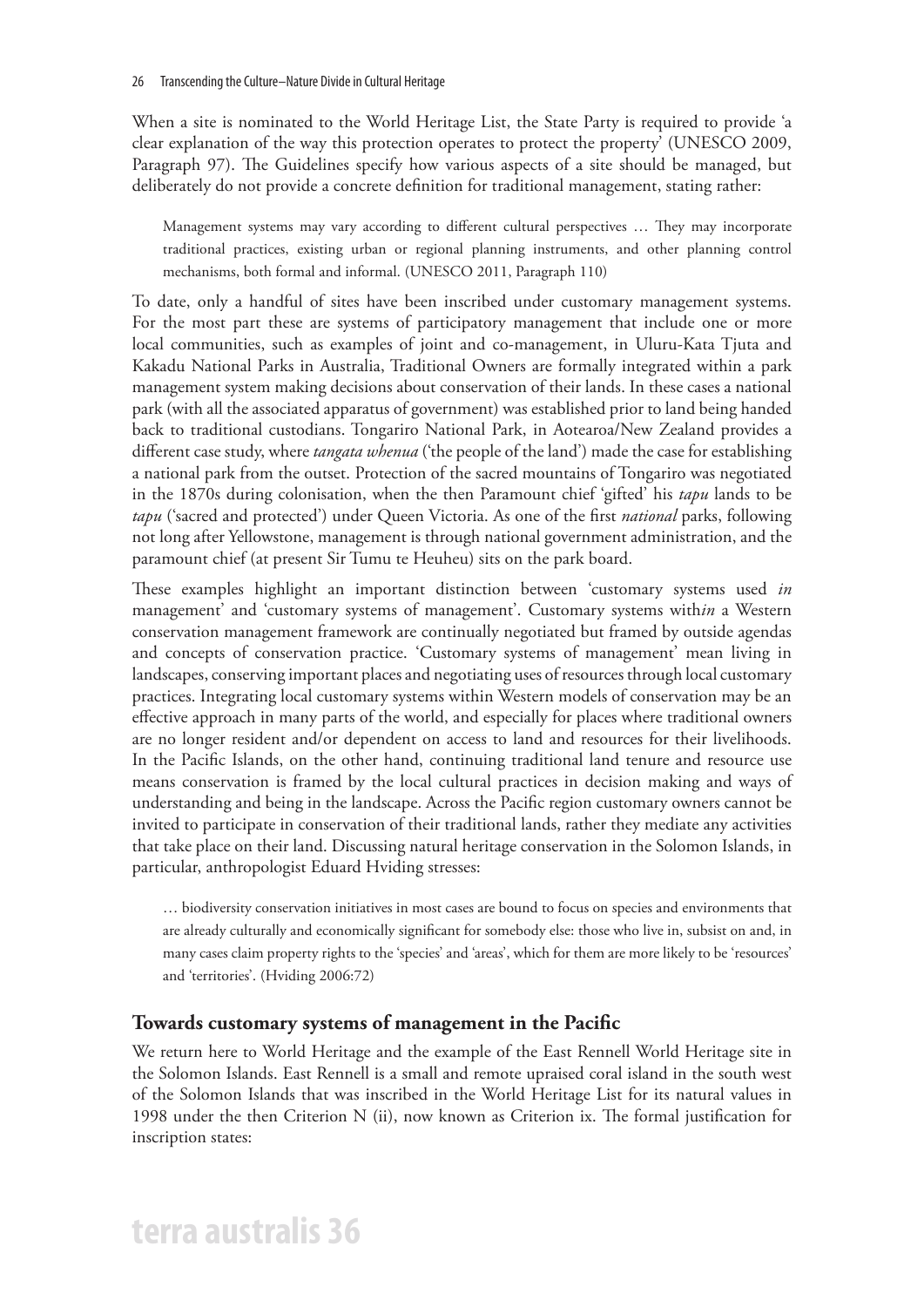East Rennell, as a stepping stone in the migration and evolution of species in the western Pacific, is an important site for the science of island biogeography. Combined with the strong climate effects of frequent cyclones, East Rennell is a true natural laboratory for scientific study. (http://whc.unesco.org/en/ list/854)

Although internationally recognised only for these natural values, the customary owners of the property, approximately 800 people, live within the World Heritage area in four villages along the edge of Lake Tegano, a freshwater lake that occupies over half of the World Heritage area. For them, East Rennell is their cultural landscape, one that their Polynesian ancestors settled from somewhere to the east in the distant past. Subsistence agriculture, fishing and hunting underpin the economy and the community relies on forest products for most construction materials. The traditional land tenure system divides the land into tribal areas (*Kakaiangá*) each under the authority of one of the island's chiefs (*Hakahua*). The lake is regarded as common property.

The World Heritage nomination for East Rennell briefly mentioned the history and culture of the island however neither the cultural values of the landscape nor the traditional system of authority and land tenure were described. The International Union for the Conservation of Nature (IUCN), the advisory body to the World Heritage Committee for properties of natural values, advised that the nomination 'breaks new ground in terms of nominating a natural site that is under customary land ownership, that has no formalised legal basis and for which the object is sustainable resource use' (IUCN 1998). On inscribing the property, the Committee agreed that customary protection and management of the natural values of the property should be supported and noted that the rights of customary owners and customary law are acknowledged in the Constitution of the Solomon Islands and the Solomon Islands *Customs Recognition Act (1995).* However the Committee on the advice of IUCN reiterated the need for a locally-developed management plan that documented the customary system of protection and a national World Heritage Protection Bill to be prepared by the Solomon Islands government.

Civil unrest in the Solomon Islands resulted in almost no communication between the customary owners on East Rennell and the outside world from 2000–2005. In 2005 a delegation from UNESCO visited the island and found that although no progress had been made in development of a management plan, the intrinsic conservation values of the site were not unduly threatened (Tabbasum and Dingwall 2005). IUCN noted at the time of inscription, customary ownership 'can be more conducive to conservation than if the land was under control of a distant government office' (IUCN 1998:81).

A management plan for East Rennell was finally completed in 2007 utilising the 'Resource Management Objectives and Guidelines for East Rennell' prepared at the time of nomination and with support from the UNESCO World Heritage Fund (Wein 2007). The management plan was prepared through a participatory process with the community and recognises the central role of traditional owners in conservation of the biodiversity of East Rennell. However, it takes what we identify as a customary system *in* management approach, integrating customary owners within management framed by the Western scientific values about 'nature'. The customary systems that have protected the values of the property are not documented or utilised in the management plan although it does suggest that 'documentation of past traditional management practices for Rennell is needed to provide an appropriate blend of traditional practices and contemporary community-based management practices' (Wein 2007:16).

On East Rennell, like many other places in the Pacific, the conservation initiative including the development of the World Heritage nomination has been driven by non-local interests. In satisfying the requirements of the World Heritage Committee and IUCN, the values of the property have been articulated according to Western scientific discourse with little investigation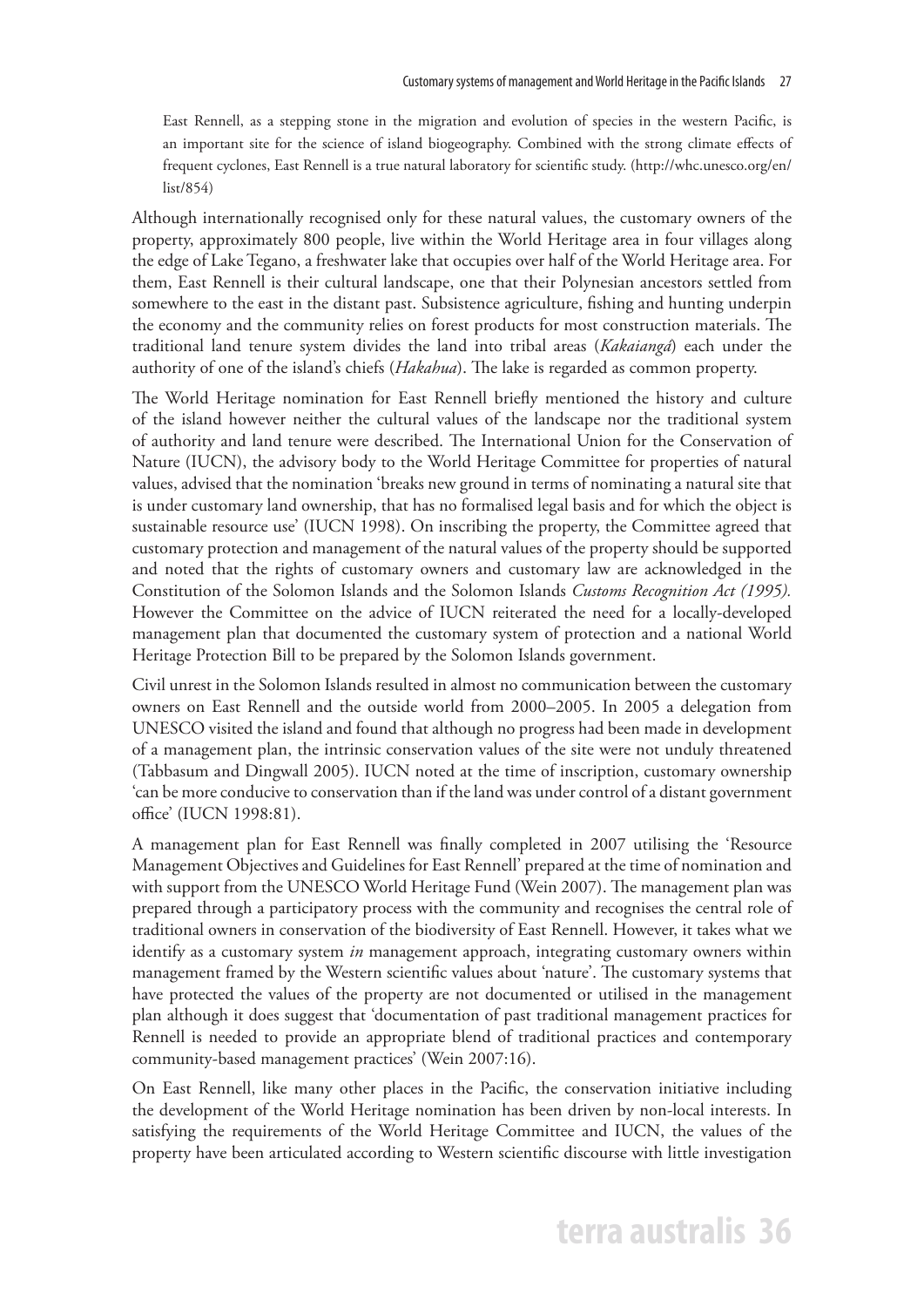of how these values may intersect with local understandings of landscape and resources. Under the 2007 management plan, the local management authority is the East Rennell World Heritage Trust Board (now reformed as the Lake Tegano World Heritage Site Association or LTWHSA), a representative community organisation established in a previous form during the development of the nomination in the late 1990s. In accordance with the management plan, the LTWHSA with the assistance of international volunteers has implemented a community engagement process and education programs (Gabrys in press), raising community awareness of World Heritage and conservation of natural resources. But many in the community continue to be unaware of the existence of the management plan and those that are, are unclear about what it may mean in their daily lives. In discussions with the community of East Rennell in 2010, Smith (2011) found a widespread misconception that Rennellese culture was included in the values of the World Heritage inscription – the community does not distinguish nature from culture – and an urgent need for all documentation relating to the World Heritage values and their management to be translated into the Rennellese language. Further although LTWHSA is an inclusive and representative body in a Western democratic sense, the relationship of LTWHSA to the traditional authority, the East Rennell Council of Chiefs is unclear. This appears fundamental to future management of the property as it is the Council of Chiefs who are the decision making authority in relation to land and resource disputes.

Although the inscription of East Rennell on the World Heritage List was a landmark in international recognition of customary land tenure, at the time there were no established precedents or processes within World Heritage for articulating or assessing customary management systems for the protection of 'natural' values. Customary access to, use and management of resources is embedded within wider cultural practices of the Rennellese that have conserved the 'natural' values of the island. In East Rennell the local community, with the support of LTWHSA and the Council of Chiefs, is now considering a project to record their traditional knowledge to provide a framework in which World Heritage values of the site are articulated and managed through cultural practices of the community. This will be a 'catch-up' process initiated and directed by the community. The livelihoods of the community are under pressure, food security is tenuous and the increasing need and desire to participate in the cash economy is placing pressure on the island's resources. The World Heritage status of the island has not and will not alter this situation but the local community consider that greater recognition of their unique culture in the World Heritage system will protect not only the values for which their island is considered to be World Heritage but the reasons why those values exist.

Customary management within the holistic cultural framework of Pacific communities makes sense, yet it continues to be at odds with the way institutional structures approach heritage conservation, within national governments; in international non-governmental organisations; and through international conventions. Organisations such as the South Pacific Regional Environment Program and the Secretariat of the Pacific Community have responsibility for natural or cultural heritage conservation respectively at the regional level. Most Pacific Island governments have separate ministries or agencies responsible for natural and cultural heritage and the funding programs of many international non-government organisations reinforce these divisions.

This is also the case in the World Heritage system despite the original logic behind the World Heritage Convention, bringing together nature conservationists and those concerned with the protection of cultural property and monuments. To some extent this has been addressed through the inclusion of 'cultural landscape' as a category of site in the World Heritage system in 1993. Cultural landscapes are defined as properties that reflect 'the combined works of man [sic] and nature' and explicitly recognise the cultural values that have created and given meaning to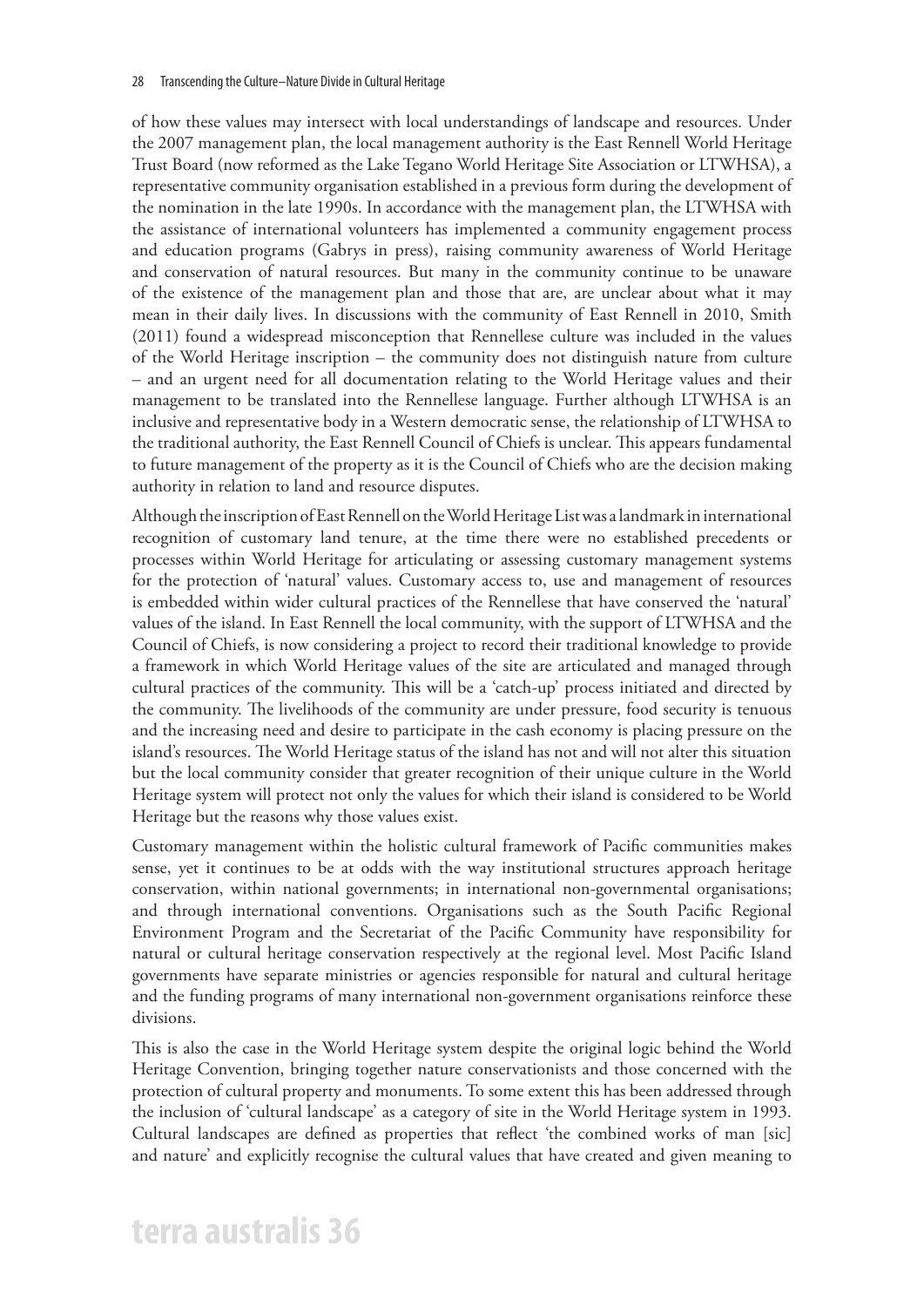landscapes. Not surprisingly, a number of Pacific Islands states have included cultural landscapes in their tentative lists of potential World Heritage sites. Various places in the Pacific undoubtedly have outstanding 'natural' values but there are no 'natural' landscapes in the Pacific Islands and as the recent 'Maupiti Declaration' (2009) affirms, for many Pacific Islanders, the ocean is a cultural seascape.<sup>2</sup>

As mentioned previously, since the inscription of East Rennell, four further properties in independent Pacific Island states have been successfully nominated to the World Heritage List. Chief Roi Mata's Domain, Vanuatu and Kuk Early Agricultural site Papua New Guinea were inscribed as cultural landscapes in 2008 and managed according to what we identify as customary systems of management. Bikini Atoll in the Marshall Islands, also a cultural landscape, and Phoenix Islands Protected Area, Kiribati, a primarily marine property, were inscribed in 2010 with management plans taking customary systems *in* management approaches. Notwithstanding that these four properties have very different management issues for example the tiny country of Kiribati is attempting to manage over 40 million ha of the Pacific Ocean while in Vanuatu a major threat to the values of Chief Roi Mata's Domain is the leasing of adjacent land for development, in each there is negotiation between customary land (or sea) owners and noncustomary legal mechanisms for protection is ongoing. There has not yet been sufficient time to assess the implications of their different management approaches for long-term protection of the sites.

In developing the management plan for Chief Roi Mata's Domain, Meredith Wilson writes that the act of engaging in conservation management planning can be an empowering one:

Throughout this process the project team has supported the community in developing a Plan of Management that is based upon the reinforcement of existing customary systems of marine and land tenure. The engagement of local communities in the development of appropriate management regimes ... is an approach that ensures that the local community remains in control of the management of its own resources. (Wilson 2006:7)

'Remaining in control' is key here. If the establishment of a formal heritage property/ protected area requires new management entities (and it does not follow that this is necessarily the case) these entities should be coherent with existing local governance structures. Decision making within the Lelepa region of Vanuatu in which Chief Roi Mata's Domain (CRMD) is located is vested in the power of the chiefs. CRMD is managed as a joint venture of the land owning groups, the Chiefs and landowners having approved the formation of the World Heritage and Tourism Committee to implement the management plan. The World Heritage and Tourism Committee is composed of representatives from the villages and external advisors including the Vanuatu Cultural Centre (Wilson 2006; Wilson *et al.* in press). Similarly, the management plan for the Kuk Early Agricultural site specifies the use of traditional clans and relationship to land to appoint people responsible for management. Under the plan, heritage officers are drawn from, and proposed by, the three main clans that comprise the Kawelka customary owners. Each officer will be responsible for overseeing day-to-day activities and for ensuring compliance with the management plan within a discrete area of their clan's land (Muke *et al.* 2007). At the heart of the CRMD management plan is customary protection through the system of *nafsan natoon* ('local lore') that refers to socially prescribed behaviour in relation to certain people, places and things (Wilson 2006:22). The management plan attempts to document this system. The Kuk early agricultural site is of international significance as a site of early agriculture, inscribed on

<sup>2</sup> The full text of the Ocean Declaration is available from: http://www.temanaotemoana.org/UserFiles/File/Maupiti%20Ocean%20 Declaration-Final.pdf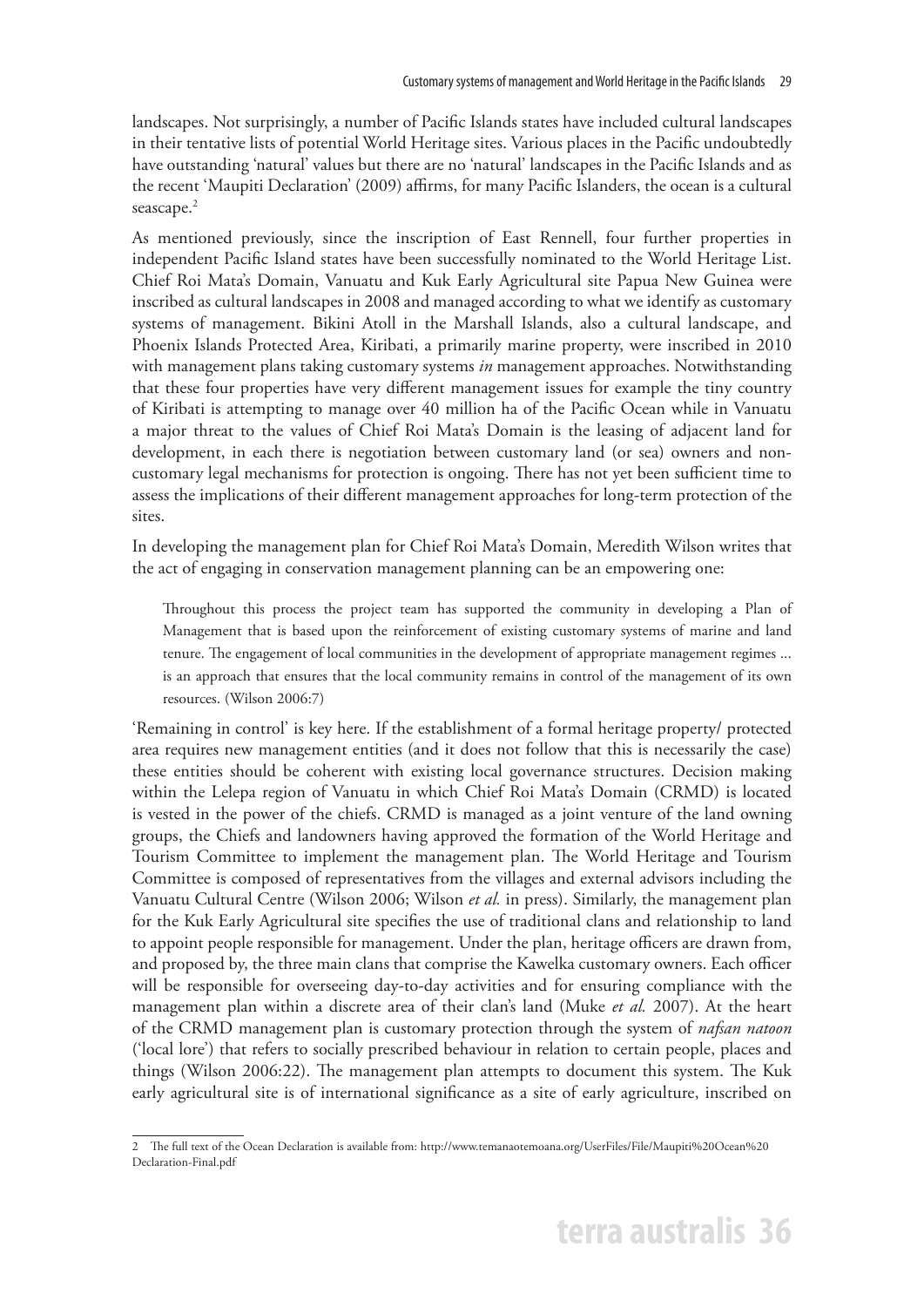the World Heritage List as an organically evolved cultural landscape that demonstrates changing land use practices through time. As Muke *et al.* (2007:332) point out, management of the site through continuation of traditional agriculture and its transformations is considered to enhance the significance of the site.

A challenge, particularly for conservationists (and for the World Heritage Committee), is examining how traditional management structures do the equivalent work of a Western conservation programme. Community approaches to conservation may seem inconsistent or incompatible when viewed through the lens of an international conservation regime. Assessment is coloured by preconceived expectations of best-practice in management. This includes requirements for governance, such as committees, reports and plans, which stand as representative of proper management. For example, when assessing a nomination the World Heritage Committee takes the presence of an explicit heritage administrative structure and planning documents as signifying that the site is being 'managed'. These may not be superfluous to a coherent customary management system, but a site being well managed under customary tenure may not have the need for such heritage management structures and tools (cf. Govan *et al.* 2009).

National governments too require bureaucratic flexibility in this regard. To fulfil reporting requirements under the World Heritage Convention, Pacific governments are required to explain to the World Heritage Committee how sites are being protected and provide evidence of this, while at the same time, acknowledging a devolved local customary management system. National legislation for the protection of natural and cultural heritage in the region is at best limited and *ad hoc.* Given that the rights of customary owners are enshrined in the Constitutions of many Pacific Island States, the usefulness of heritage legislation developed outside the region as a model for the Pacific states is limited.

The approach adopted for the Kuk Early Agricultural Site provides an example of how customary law may support and may itself be supported through legislation. Under the Constitution of Papua New Guinea land is automatically owned by local communities who traditionally resided in an area. Although at Kuk the land has been formally owned by the Government under a lease arrangement since 1968, through the management plan the government acknowledges the rights of the Kawelka customary owners and other groups to occupy and use the land in traditional ways (Muke *et al.* 2007:330). The framework for legal protection for the World Heritage property is a combination of national legislation including the *National Cultural Property (Preservation) Act 1965 (PNG)*, the Papua New Guinea *Conservation Areas Act* (1978) in combination with an Organic Law, enacted by the local Provincial Government, provides a means of reinforcing customary management in legal terms:

The Organic Law empowers local communities to generate binding laws to protect their own cultural and natural resources (Section 43). Laws are generated by local communities, approved by the local government council…endorsed by the provincial government…and subsequently made into law by the NEC. (Government of Papua New Guinea 2007:63–4)

This Organic Law (not yet in force but see Denham in press) provides a structure for representing local practices in terms expected in conservation management planning. It is also a means of legally binding and promoting ongoing traditional uses within the local community (who, we should be clear to emphasise, have varied and conflicting attitudes to ownership and use of the site. See Strathern and Stewart 1998; Denham in press). In the Solomon Islands there is still no national heritage legislation to protect World Heritage sites. However, legislation in some ways similar to an Organic Law is being drafted for East Rennell, in the form of a Provincial Government Resource Management Ordinance. This will provide for protection of natural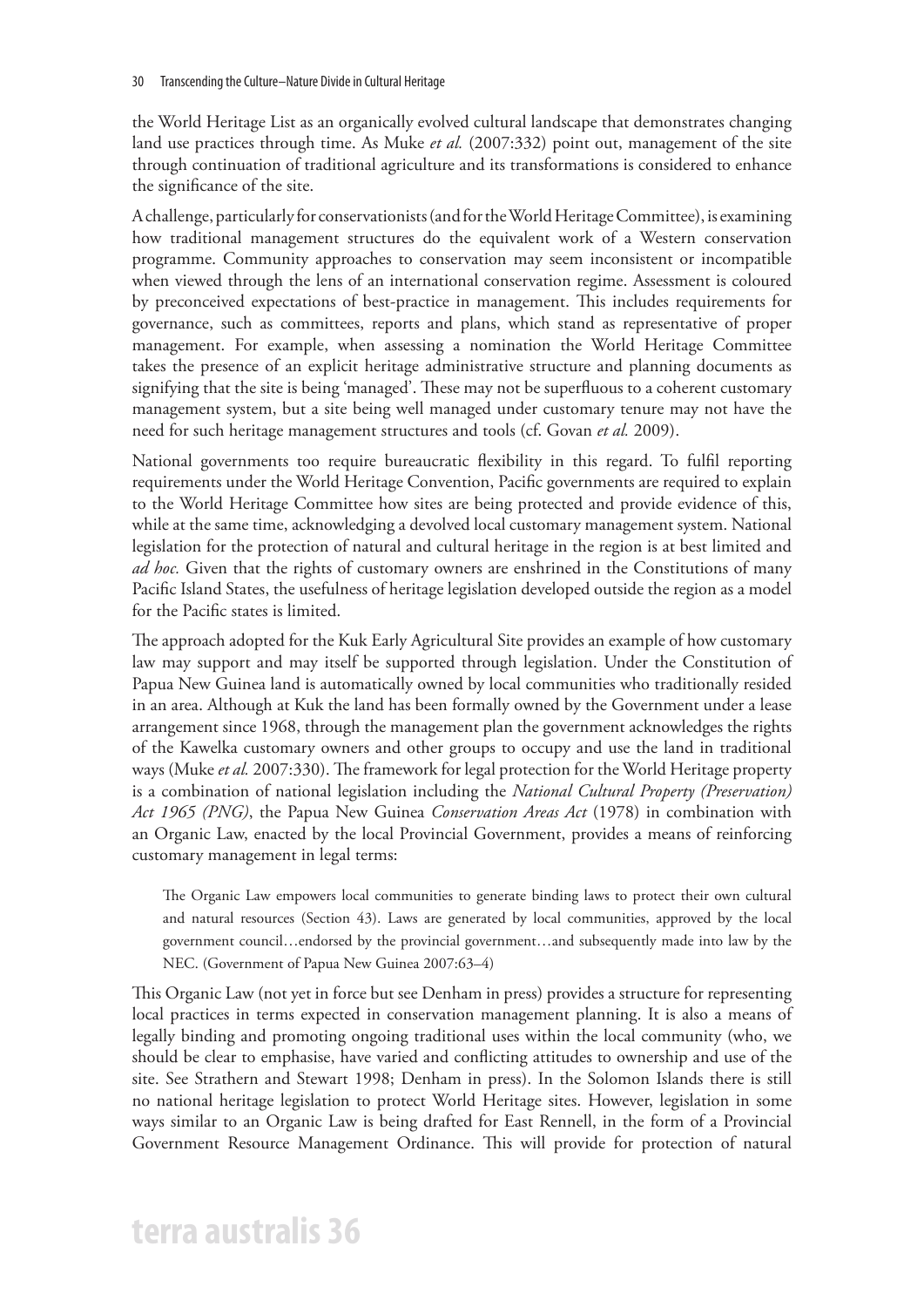resources through prohibition on activities having adverse environmental effects identified in a Resource Order requested by customary owners and enforced by the Provincial Government. Under the draft Ordinance, a customary land owning group may make its own policy statements and plans regarding the use of resources.

The Provincial Government Ordinance may serve to reinforce the central role of customary owners in management, but the system of customary land tenure on East Rennell (essential to the Ordinance) and the relationship of cultural understandings of the landscape to this legal framework remain to be documented. Bringing differing world views together is not straightforward. Paige West's work in Papua New Guinea describes the confusion between locals and conservationists participating in a Wildlife Conservation project where notions of 'species' and 'biodiversity' have no equivalent in local understandings of the environment (West and Brockington 2006). However, Simon Foale's work in Melanesia led him to reflect that rather than contribute to the potential loss of local ecological knowledge through assessing and articulating heritage values in non-local terms, the act of defining heritage values in local terms may be a useful means of recording and (re)discovering local environmental knowledge (Foale 2008).

Given this, a more appropriate approach to protection through legislation with its genesis in the region may be that of the *Model Law for the Protection of Traditional Knowledge and Expressions of Culture* developed by the Secretariat of the Pacific Community (2006) as a framework for governments considering national legislation for the protection of Indigenous culture. Although the emphasis is on intangible and movable heritage, the Model Law has been designed to recognize and strengthen the continuing traditional land tenure in the region and the provisions supporting customary and traditional governance are relevant to our discussion of landscapes. These include:

Encourage the use of customary laws and systems and traditional governance and decision making systems as far as possible, and recognise that communities will always be entitled to rely exclusively or in addition upon their own customary and traditional forms of protection … ; and,

Recognise that the continued uses, exchange, transmission and development of Traditional Knowledge and Expressions of Culture within the customary context by the relevant traditional community, as determined by customary laws and practices, should not be restricted or interfered with. (SPC 2004:13)

#### **Discussion**

The realities of living in an area and conserving it at the same time require negotiation, whatever the system of management. Local social and economic circumstances dictate the priorities of a community and in turn inform the processes and outcomes of conservation. In the case of East Rennell the remoteness of the island and difficulty of access has limited development, fostered the continuation of traditional gardening and use of local resources and, as a consequence, protected the island's biodiversity. On the other hand, the remoteness of the island limits communication and makes access to education, employment opportunities and the cash economy extremely difficult and, in the face of increasing food insecurity on the island, is a potential trigger for unsustainable resource use such as logging and mining.

The designation of World Heritage means little in itself if the customary owners are not satisfied. Local priorities, not least of which is sustainable livelihoods, direct community engagement with non-local heritage conservation projects and regimes. Customary systems of decision making and management may assist communities to negotiate pressures such as those faced by East Rennell. However, any romanticised notions of traditional ecological practices held by outsiders need to be tempered with concern for livelihoods and the realisation that conservation, as it is understood by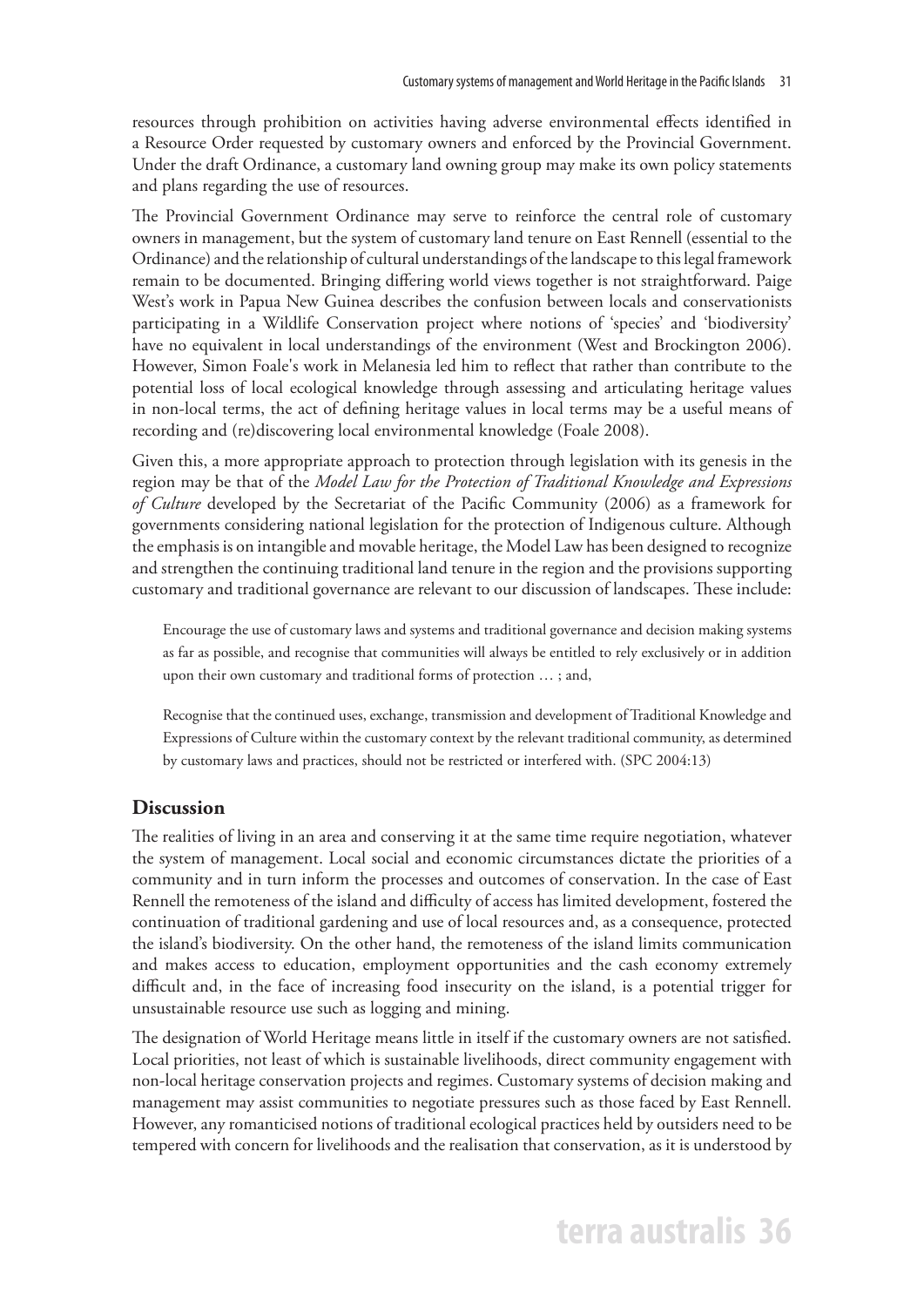non-locals, might not necessarily be sympathetic with local expectations of heritage conservation*.* Furthermore, aspects of customary management may conflict with outsider interests especially in relation to social equity. Opportunities for the participation of all community members may be lacking in customary management approaches especially given that in the Pacific traditional authority may be inherited and older men are commonly privileged in decision making.

More broadly, provincial and national government and regional organisation (under resourced as they may be) need to ensure that the legislative and institutional structures they create promote and integrate customary owners and traditional practices. To achieve this, there is a real need for better coordination and integration of cultural and natural heritage protection and conservation in the region. A practical beginning is to work on methodologies for conserving cultural and natural values in an integrated system of heritage management that would complement the ecological landscape assessment work of conservationists with cultural mapping techniques and community definition of values and aspirations. Members of the community of East Rennell have expressed their wish to develop a project to record their cultural values including land tenure, environmental knowledge, traditional resource use, crafts, songs and dance to provide an umbrella framework in which their 'natural' values would be managed (Smith 2011).

To date the World Heritage sites in the Pacific have not been inscribed for sufficient time for longer-term issues in the protection and management regimes of the properties to arise. It is perhaps too early even to examine whether the structures defined on paper actually represent the way decisions are made in practice. Nevertheless, engagement has been productive in the sense that it has helped to broaden practices under the World Heritage Convention. Over time this may lead to different approaches within the Pacific through new ways of structuring the relationship between customary land managers and the state, and new ways of forming alliances in the conservation of sites of local and global heritage value. Considering Community as the 5th 'C' strategic objective of the World Heritage Committee is more than promoting community consultation or including community issues in management frameworks, it is also about who is driving the conservation project, who initiated it, and whether it meets local needs and aspirations. In defining mechanisms for customary management we seek a meaningful and practical articulation of community.

#### **References**

- Beltrán, J. 2000. *Indigenous and traditional peoples and protected Areas: Principles, guidelines and case studies*. IUCN World Commission on Protected Areas Best Practice Protected Area Guidelines Series No.4.
- Borrini-Feyerabend, G., Kothari, A. and Oviedo, G. 2004. *Indigenous and local communities and protected areas: Towards equity and enhanced conservation.* IUCN, Gland.
- Clark, S., Bolt, K. and Campbell, A. 2008. Protected areas: an effective tool to reduce emissions from deforestation and forest degradation in developing countries? World Conservation Monitoring Centre: UNEP Working paper, 16 May 2008 Revision.
- Corrigan, C. and Granziera, A. 2010. *A handbook for the Indigenous and community conserved areas registry*. World Conservation Monitoring Centre – United Nations Environment Program. Version 1.
- Denham, T. In press. Building institutional and community capacity for World Heritage in Papua New Guinea: The Kuk Early Agricultural Site and Beyond. In: Smith, A. (ed.), *World Heritage in a sea of islands*. World Heritage papers*.* UNESCO, Paris.
- Foale, S. 2008. Conserving Melanesia's coral reef heritage in the face of climate change. *Historic Environment* 21(1):29–36.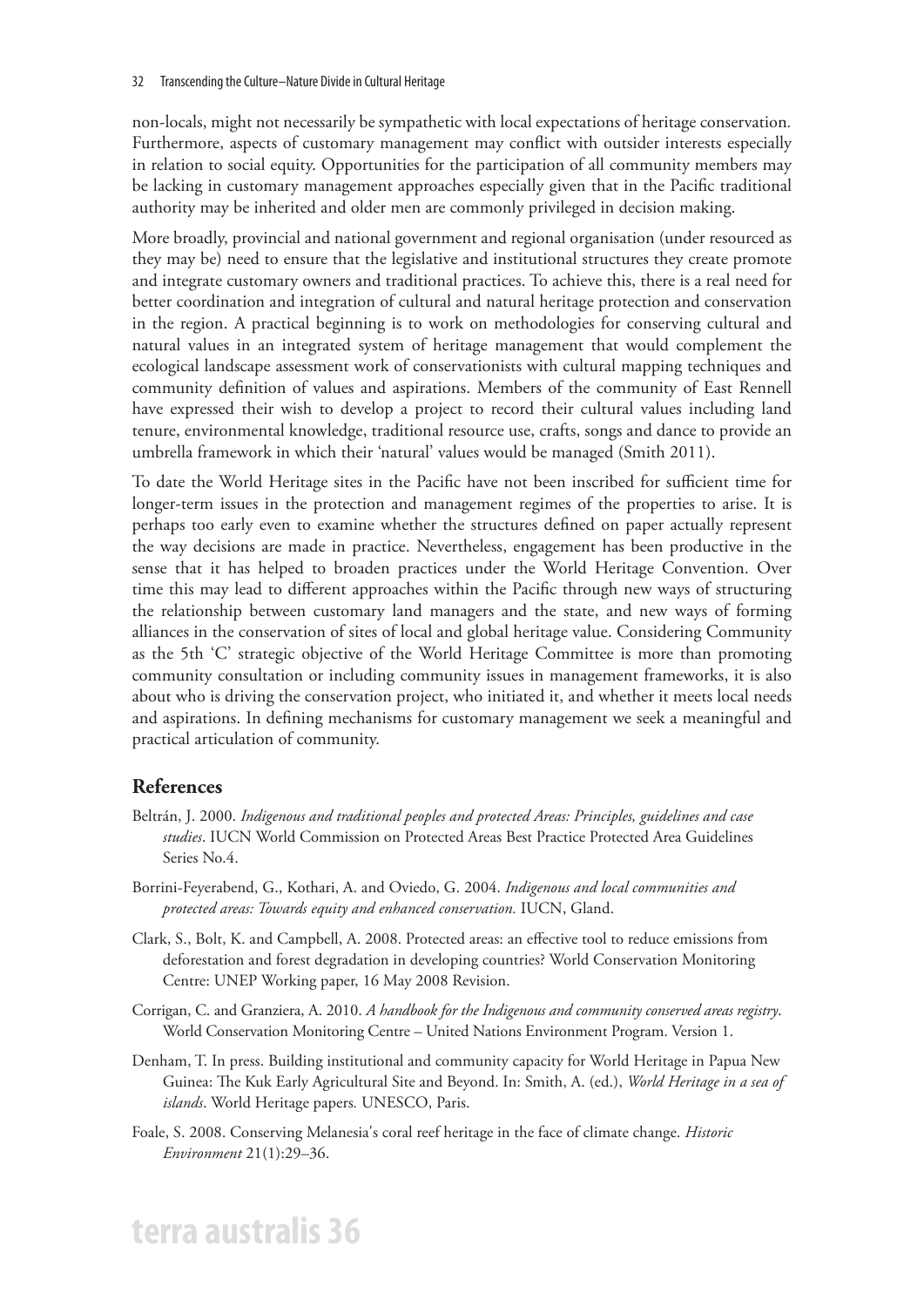- Gabrys, K. In press. Community and governance in the World Heritage property of East Rennell. In: Smith, A. (ed.), *World Heritage in a sea of islands*. World Heritage papers*.* UNESCO, Paris.
- Govan, H., Tawake, A., Tabunakawai, K. Jenkins, A., Lasgorceix, A., Techera, E., Tafea, H., Kinch, J., Feehely, J., Ifopo, P., Hills, R., Alefaio, S., Meo, S., Troniak, S., Malimali, S., George, S., Tauaefa, T., Obed, T. 2009. *Community conserved areas: A review of status and needs in Melanesia and Polynesia.* ICCA regional review for CENESTA /TILCEPA /TGER /IUCN/ GEF-SGP.
- Govan, H., Tawake, A. and Tabunakawai, K. 2006. Community-based marine resource management in the South Pacific*.Parks* 16(1):63–67.
- Hails, C. 2007. The evolution of approaches to conserving the World's Natural Heritage: The experiences of WWF. *International Journal of Heritage Studies* 13(4):365–379.
- Hviding, E. 2006. Knowing and managing biodiversity in the Pacific Islands: Challenges of environmentalism in Marovo Lagoon. *International Social Studies Journal* 187.
- IUCN. 1998. Documentation on World Heritage Properties (Natural). http://whc.unesco.org/en/ sessions/22COM/documents/
- IUCN. 2008. Indigenous Peoples' and Community Conserved Areas (ICCAs) –Guidelines towards appropriate recognition and support.
- Muke, J., Denham, T. and Genorupa, V. 2007. Nominating and managing a World Heritage Site in the highlands of Papua New Guinea. *World Archaeology* 39(3):324–338.
- Palmer, L. 2006. 'Nature', place and the recognition of Indigenous Polities. *Australian Geographer* 37(1):33–43.
- Papua New Guinean Government. 2007. *The Kuk early agricultural site: A cultural landscape.* Nomination for consideration as World Heritage Site*.* Ministry of Environment and Conservation, Port Moresby.
- Secretariat of the Pacific Community. 2006. *Guidelines for developing national legislation for the protection of traditional knowledge and expressions of culture based on the Pacific Model Law 2002*. Noumea.
- Smith A. In press. The Pacific 2009 World Heritage Program. In: Smith, A. (ed.), *World Heritage in a sea of islands*. *World Heritage papers.* UNESCO, Paris.
- Smith A. 2011. East Rennell World Heritage Site: misunderstandings, inconsistencies and opportunities in the implementation of the World Heritage Convention in the Pacific Islands. *International Journal of Heritage Studies* 17(6):592–607.
- Smith, A. and Jones, K. 2007. *Cultural landscapes of the Pacific Islands*. ICOMOS, Paris.
- Strathern, A.J. and Stewart, P.J. 1998. *Kuk Heritage: Issues and debates in Papua New Guinea*. PNG National Museum, Port Moresby.
- Tabbasum A. and Dingwall, P. 2005. Report on the mission to East Rennell World Heritage Property and Marovo Lagoon, Solomon Islands. 30 March–10 April, 2006 Unpublished report, UNESCO World Heritage Centre, Paris.
- te Heuheu, T. M., Kawharu, M. and Tuiheiva, R. 2012. World Heritage and Indigeneity. *World Heritage* 62:44–50.
- UNESCO. n.d. World Heritage Centre Activities Pacific 2009 Programme. http://whc.unesco.org/en/ pacific2009
- UNESCO. 1999. Report of the 22nd session of the World Heritage Committee, Tokyo. WHC-98/ CONF.203/18. UNESCO, Paris.